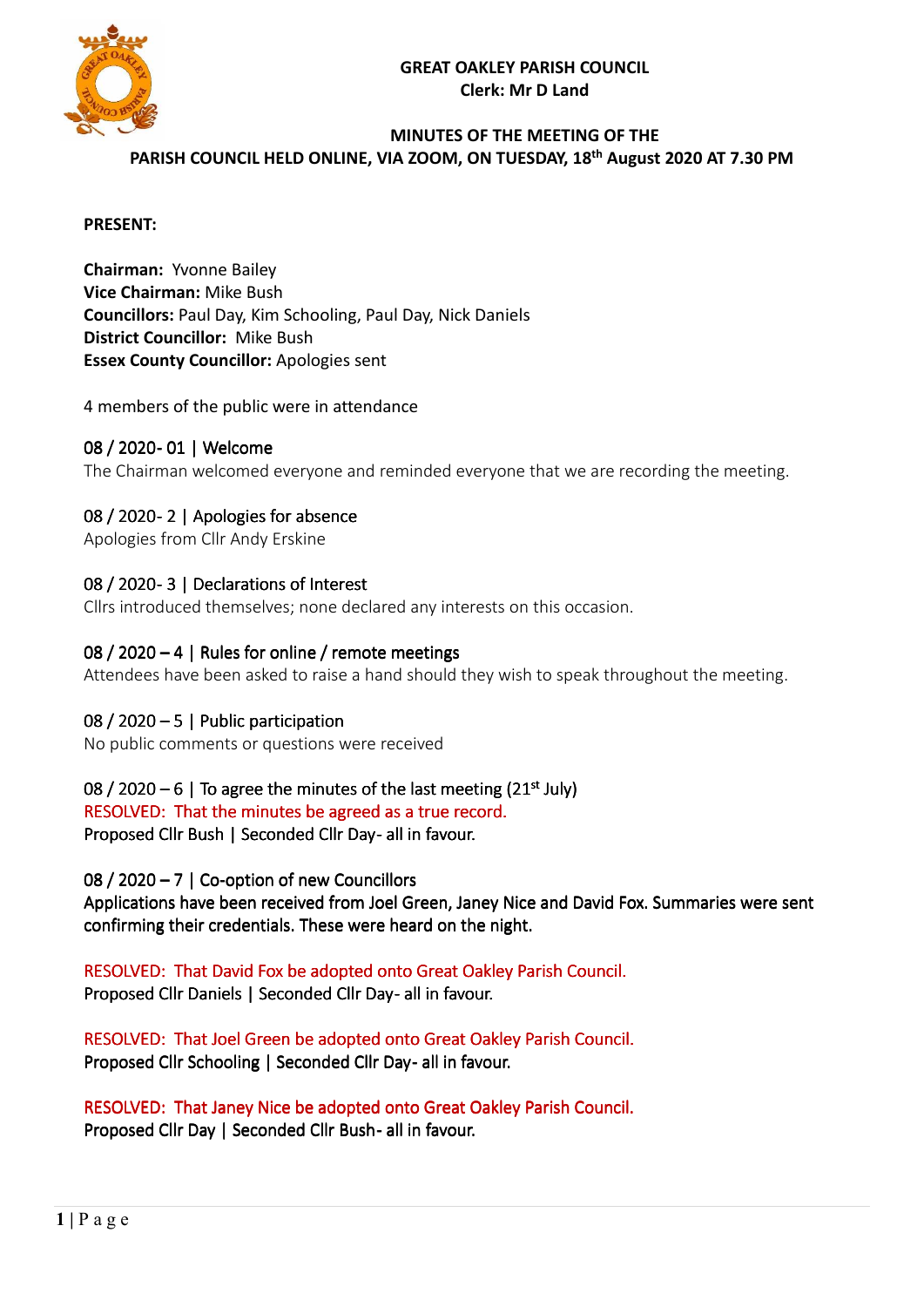

#### **MINUTES OF THE MEETING OF THE PARISH COUNCIL HELD ONLINE, VIA ZOOM, ON TUESDAY, 18 th August 2020 AT 7.30 PM**

# 08 / 2020 – 8 | District Councillor Report

Cllr Bush gave an update on the following matters: Chicken Farm application Local Government Review

# 08 / 2020 – 9 | County Councillor Report

A report was received prior to the meeting, emailed to Cllrs and also read out.

# 08 / 2020 – 10 | Village Hall

RESOLVED: that the Council approve that Dan Land is to be added to the bank mandate for the village Hall account. Proposed Cllr Daniels | Seconded Cllr Day – all in favour.

08 / 2020 - 11- Internal Audit

ACTION: Cllrs asked to see an example of the cashbook that would be used moving forward.

# RESOLVED: that the Council note the findings of the internal audit report.

Proposed Cllr Daniels | Seconded Cllr Bush – all in favour.

08 / 2020 – 12 | Part 1, Annual Governance & Accountability Review (AGAR) – Annual Governance Statement 2019/20 RESOLVED: that the Council approve part 1 of the AGAR. Proposed Cllr Schooling | Seconded Cllr Bush – all in favour.

08 / 2020 – 13 | Part 2, Annual Governance & Accountability Review (AGAR) – Annual Governance Statement 2019/20 RESOLVED: that the Council approve part 2 of the AGAR.

Proposed Cllr Daniels | Seconded Cllr Schooling - all in favour.

# 08 / 2020 - 14 | Clerk's Report

The Clerk gave updates on the following matters: Grant for Village Hall Burial Ground improvements Facebook page

# 08 / 2020 – 15 | Chairman's Report

Chairman gave updates on the following matters:

Ditch issues B1414

VJ Day success – positive feedback, 'Nice event', thanks to Beryl and Kim the village recorders, 30 people in attendance.

Village Hall closure updates. A meeting took place and it was agreed we would try to get the September Parish Council Meeting in the Hall, Risk Assessment done – thanks to Mr and Mrs Turner, Signage complete – thanks to Cllr Daniels.

Good news on the grant for Village Hall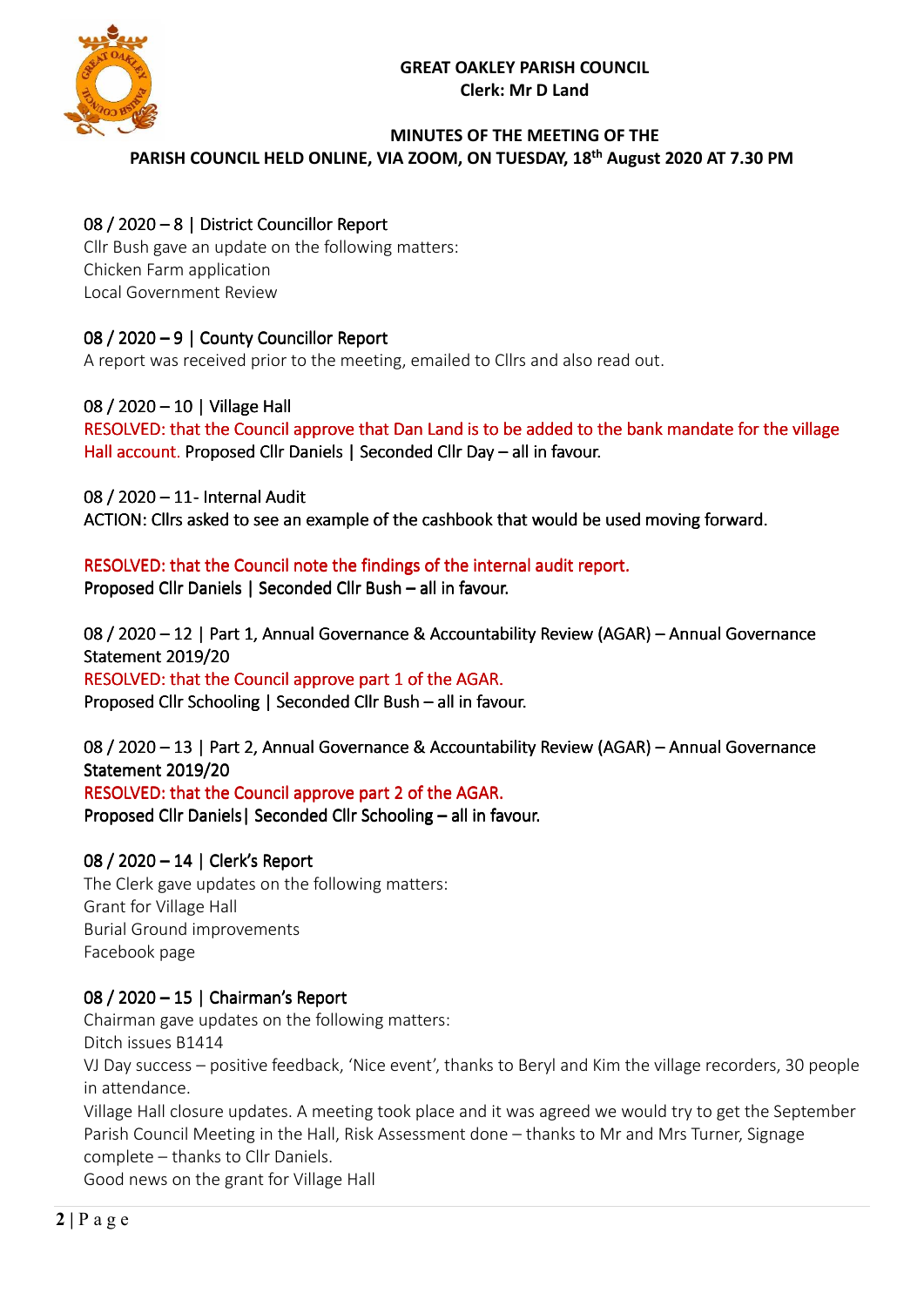

## **MINUTES OF THE MEETING OF THE PARISH COUNCIL HELD ONLINE, VIA ZOOM, ON TUESDAY, 18 th August 2020 AT 7.30 PM**

State of Play area equipment – resident asked for it to be cleaned.

ACTION: Clerk to seek quotes for cleaning of play area. Ian Lord offered a solution – follow up. ACTION: Clerk to seek quotes for three notice boards, Stones Green, Village Hall, Soils and Sparrows Corner (by bus stop).

ACTION: Agenda Item 'budgets' for September.

# 08 / 2020 – 16 | Maintenance Schedule / Quotes from Oaktree Landservices

RESOLVED: that the Council approve quote 314 £840 | Proposed Cllr Daniels | Seconded Cllr Bush – all in favour.

RESOLVED: that the Council approve quote 315 £1200| Proposed Cllr Daniels | Seconded Cllr Schooling – all in favour.

RESOLVED: that the Council approve quote 316 £300 | Proposed Cllr Bush | Seconded Cllr Daniels – all in favour.

# 08 / 2020 – 17 | Tree Growth, Hamford Drive

ACTION: Ainsley will put together a tree survey and quote for works, Clerk will go back to residents with further question. Agenda Item for September.

# 08 / 2020 - 18 | Speeding - B1414

Contact has been made with the local PCSOs, it is unlikely we will get any speed traps in the heart of the High Street. Some speed surveys have taken place in recent months.

08 / 2020 – 19 | Purchase of Elipsa Bin

RESOLVED: that the Council approve the purchase of a new bin, to the value of £150. Proposed by Cllr Daniels | Seconded Cllr Day – all in favour

08 / 2020 – 20 | Village Hall Electric Contract

RESOLVED: that the Council seeks an alternative energy provider for the Village Hall Proposed by Cllr Bush | Seconded Cllr Day – all in favour

 $08$  / 2020 – 21 | Burials Ground Rules, Regulations and charges update

Work continues on the document. ACTION: September agenda item- Burial Charges

# 08 / 2020 – 22 | Planning applications

Planning application have been dealt with as they have come in throughout the month and comments fed back to TDC Planning.

# 08 / 2020 – 23 | Cheques and finance authorisation

RESOLVED: that this month's cheques be signed, including the exceptional expenses incurred by the Clerk.

Proposed by Cllr Daniels Seconded Cllr Day – all in Favour.